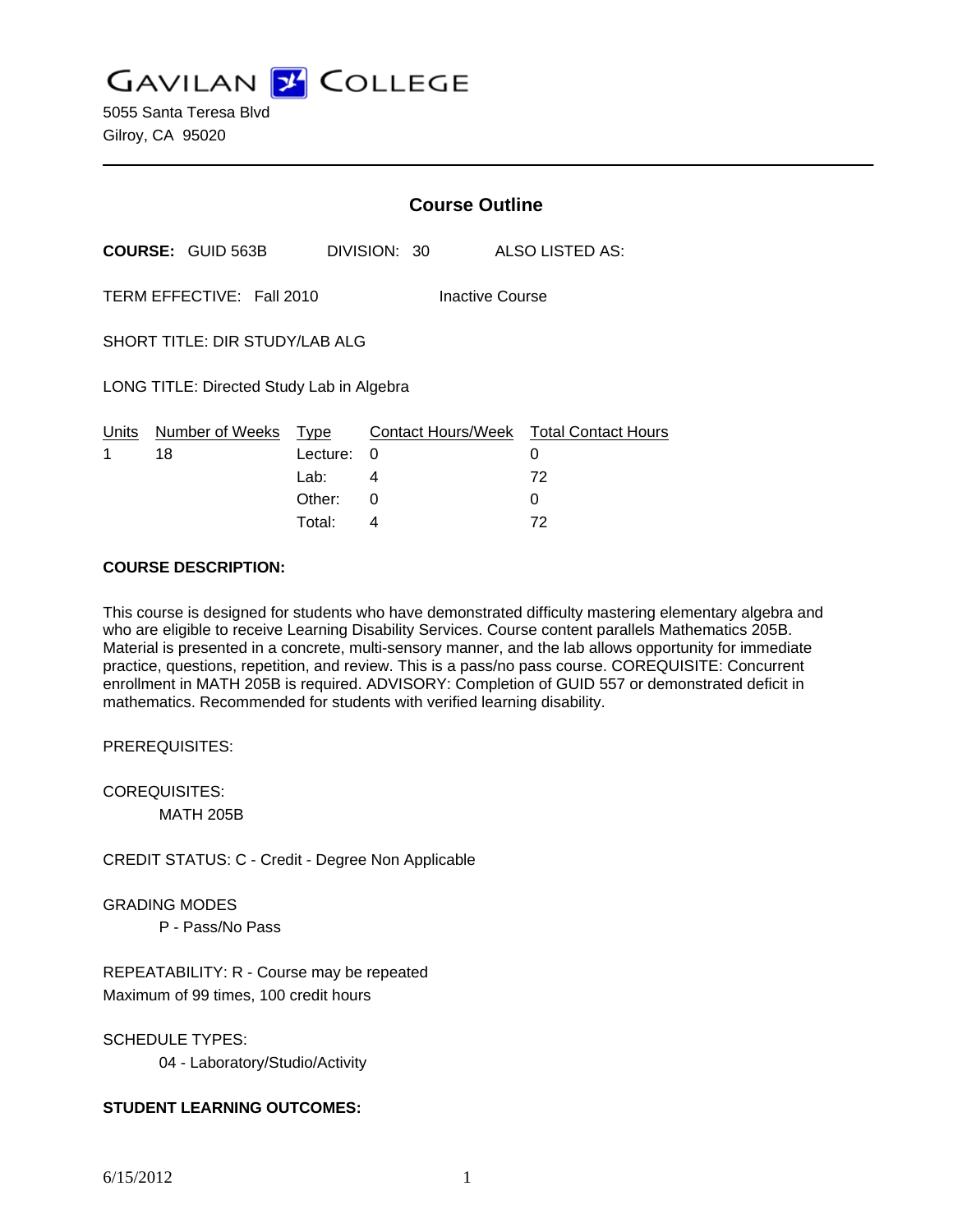1. Students will demonstrate ability to work with fractions, variables, the order of operations, and rules for signed numbers.

ILO: 2,1,6

Measure: In class skill demonstration

2. Students will apply addition & multiplication properties in solving linear equations.

ILO: 2,1,6

Measure: In class skill demonstration

3. Students will demonstrate ability to solve word problems including use of formulas, ratios and proportions.

ILO: 2,1,6

Measure: In class skill demonstration

4. Students will apply acquired skills in solving linear inequalities.

ILO: 2,1,6

Measure: In class skill demonstration

5. Students will be able to identify and use the formula for slope and the three forms of the equation of the line in graphing and solving linear equations.

ILO: 2,1,6

Measure: In class skill demonstration

6. Students will demonstrate ability to graph linear inequalities in two variables.

ILO: 2,1,6

Measure: In class skill demonstration

7. Students will employ the graphing, substitution and elimination methods in solving systems of linear equations.

ILO: 2,1,6

Measure: In class skill demonstration

8. Students will demonstrate ability to solve systems of linear inequalities.

ILO: 2,1,6

Measure: In class skill demonstration

9. Students will demonstrate ability to perform operations with exponents.

ILO: 2,1,6

Measure: In class skill demonstration

# **CONTENT, STUDENT PERFORMANCE OBJECTIVES, OUT-OF-CLASS ASSIGNMENTS**

Inactive Course: 05/12/2008

8 Hours

Complete problems on addition, multiplication, and division of fractions. Students will

be able to demonstrate ability to work with fractions correctly.

6 Hours

Order of operations; variables. Students will apply order of operations correctly.

Students will be able to identify variables and apply the concept in equations.

6 Hours

Operations with signed numbers. Complete problems on addition, subtraction, and division

of signed numbers. Students will be able to calculate sums, differences, products, and

quotients of real numbers. 4 Hours

6/15/2012 2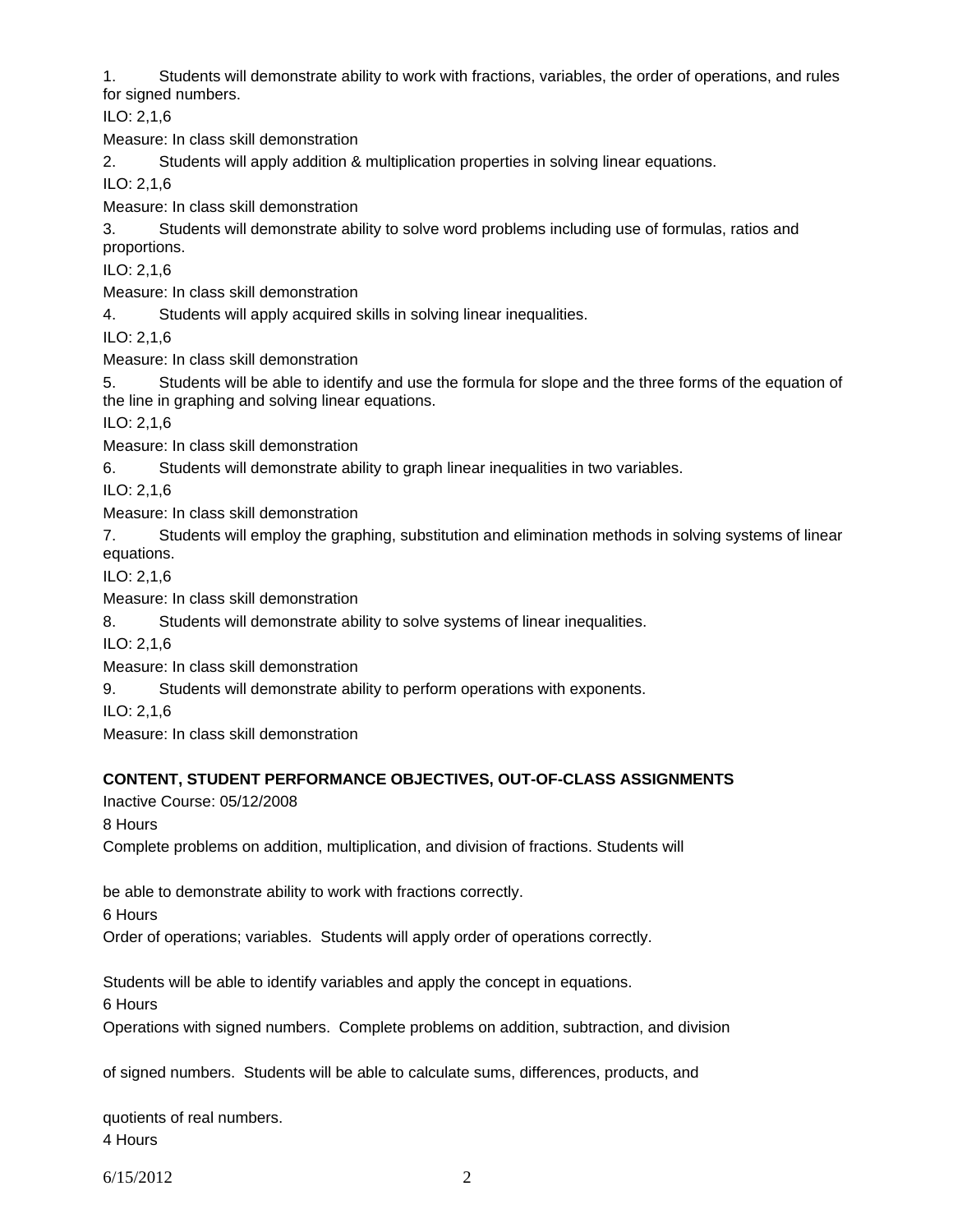Properties of Real Numbers; Simplifying Algebraic Expressions. Students will be able to

complete problems on simplifying algebraic expressions, formulate and analyze properties

of real numbers and simplify algebraic expressions.

4 Hours

Addition and Multiplication Properties of Equality. Students will be able to solve

assigned equations using multiplication and addition properties. Students will apply the

concepts to solutions of linear equations. 4 Hours Applications of Linear Equations. Students will complete word problems using linear

equations. Students will be able to formulate, analyze, and solve word problems. 4 Hours Formulas and Applications from Geometry. Students will be able to solve assigned

formulas for the specific variables; complete applied problems from Geometry; evaluate

formula expressions and use formulas in solving the application problems from Geometry

and solve a formula for specified variables.

4 Hours

Ratios and Proportions and solving linear inequalities. Students will be able to complete

problems utilizing ratios and proportions and solve assigned problems on linear

inequalities. Students will use properties of proportions to solve proportions and solve

applied problems using proportions.

4 Hours

Reading Graphs and solving linear equations in two variables. Students will be able to

complete problems on analyzing and solving linear equations in two variables. Students

will be able to analyze and interpret the graphs and identify and sketch the graph of the

linear equation in two variables. Students will graph intervals on the number line and

solve linear inequalities..

4 Hours

Slope of a line and equations of a line. Students will be able to evaluate the slope of

the line and find an equation of the line that fits a data set.

4 Hours

Linear Inequalities in Two Variables. Students will be able to identify and graph linear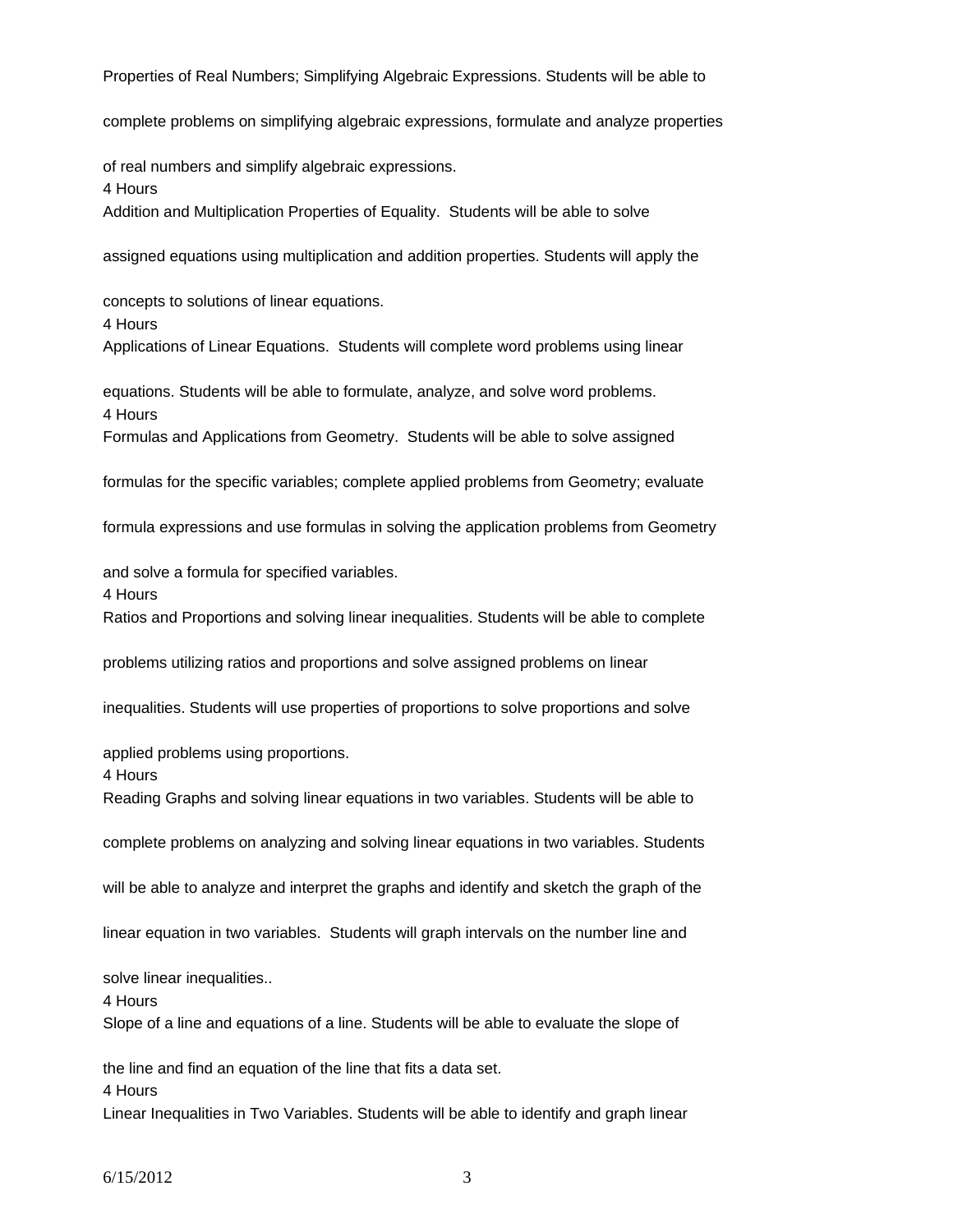inequalities in two variables.

4 Hours

Solving Systems of Linear Equations by Graphing; Solving Systems of Linear Equations by

Substitution. Students will be able to solve systems of linear equations employing

graphing and substitution methods.

4 Hours

Solving Systems of Linear Equations by Elimination; Applications of Linear Systems.

Students will be able to solve systems of linear equations by elimination and solve

problems about unknown numbers using the system of equations.

4 Hours

Applications of Linear Systems. Students will be able to formulate, analyze, and solve

word problems about quantities and their costs; uniform motion problems, and mixture

problems using the system of equations.

3 Hours

Solving Systems of Linear Inequalities and the Concept of Exponent. Students will be able

to solve systems of linear inequalities by graphing. Students will be able to identify

bases and exponents.

3 Hours

The Rules for Exponents. Students will be able to evaluate exponential expressions using

Product and Power Rules for exponents.

2 Hours

Final Exam. Students will review Chapters 1-5.1 for final exam.

\*\* This course may be repeated if students do not complete Math 205A with grades of C or

better.

#### **METHODS OF INSTRUCTION:**

Lecture, problem demonstrations, questions and answers, group problem solving, self-graded practice tests, and interactive computer lab assignments.

# **METHODS OF EVALUATION:**

The types of writing assignments required: None The problem-solving assignments required: Other: In class problem solving. The types of skill demonstrations required: None The types of objective examinations used in the course: None

6/15/2012 4